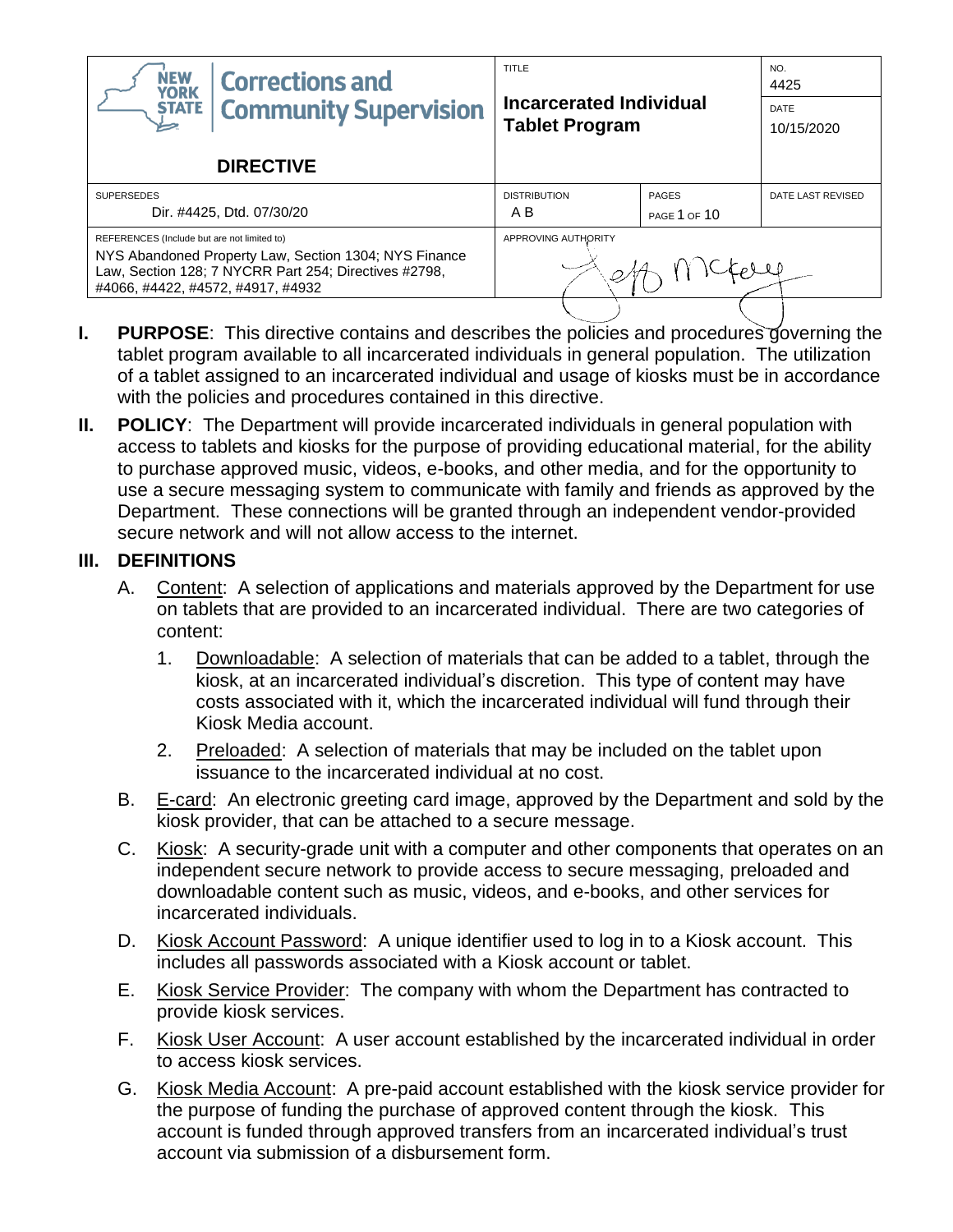- H. Secure Message: Electronic, computer-based, written communication(s), up to 6,000 characters, that are sent or received by an incarcerated individual or a community member using applications managed by the kiosk service provider.
- I. Secure Messaging Stamp: An amount of money, set by the Department contract with the kiosk service provider, required to send a secure message or attachment.
- J. Tablet: An electronic device that will be loaned to each incarcerated individual while in general population, at no cost, that contains a variety of applications that can be used in conjunction with the kiosk to access educational material, download and use media content, and draft secure messages.
- K. Videogram: A 30-second video clip recorded by a community member and sent to an incarcerated individual as a secure message.

# **IV. PROCEDURES**

- A. Incarcerated Individual Kiosk Access
	- 1. Employees filling out [Form #2095,](https://doccs.ny.gov/directives/Frm2095.pdf) "Daily Safety Checklist," (see Directive #4066, "Facility Safety and Environmental Services Inspections") for areas having kiosk(s) installed, will visually inspect the kiosk(s) and will note any damage or evidence of tampering with the unit, including verification that the tablet sync cable is present and intact. Any evidence of tampering will be immediately reported to the Watch Commander.
	- 2. Kiosks will be located in areas determined and approved by the Department that will allow authorized incarcerated individuals access to the kiosks at designated times, as established by the facility.
	- 3. To provide equitable kiosk access to all authorized incarcerated individuals, the frequency and duration of kiosk use will be limited. Each incarcerated individual will be afforded one 15-minute kiosk session per day, unless otherwise determined by the facility for operational reasons or additional accessibility.
	- 4. Each facility will establish the times during which incarcerated individuals may access kiosks. Authorized times for kiosk use must be posted in each general population living area.
	- 5. At least once every 30 days, the tablet must be connected to the kiosk or it will become inoperable. If the tablet becomes inoperable due to it not being connected to a kiosk, the incarcerated individual will be required to connect it to the kiosk in order to make it operable once again.

## B. Incarcerated Individual Kiosk Accounts

- 1. All incarcerated individuals may establish a Kiosk account. Incarcerated individuals may use kiosk services in general population once they have agreed to the terms and conditions established by the kiosk service provider.
- 2. Incarcerated individuals must only use their personal Kiosk account and may not use another incarcerated individual's Kiosk account. Use of another incarcerated individual's Kiosk account may result in discipline.
- 3. All incarcerated individuals using the kiosk will establish a personal kiosk username and password to guard against theft. Incarcerated individuals are prohibited from sharing their password with other incarcerated individuals and are responsible for their password safekeeping.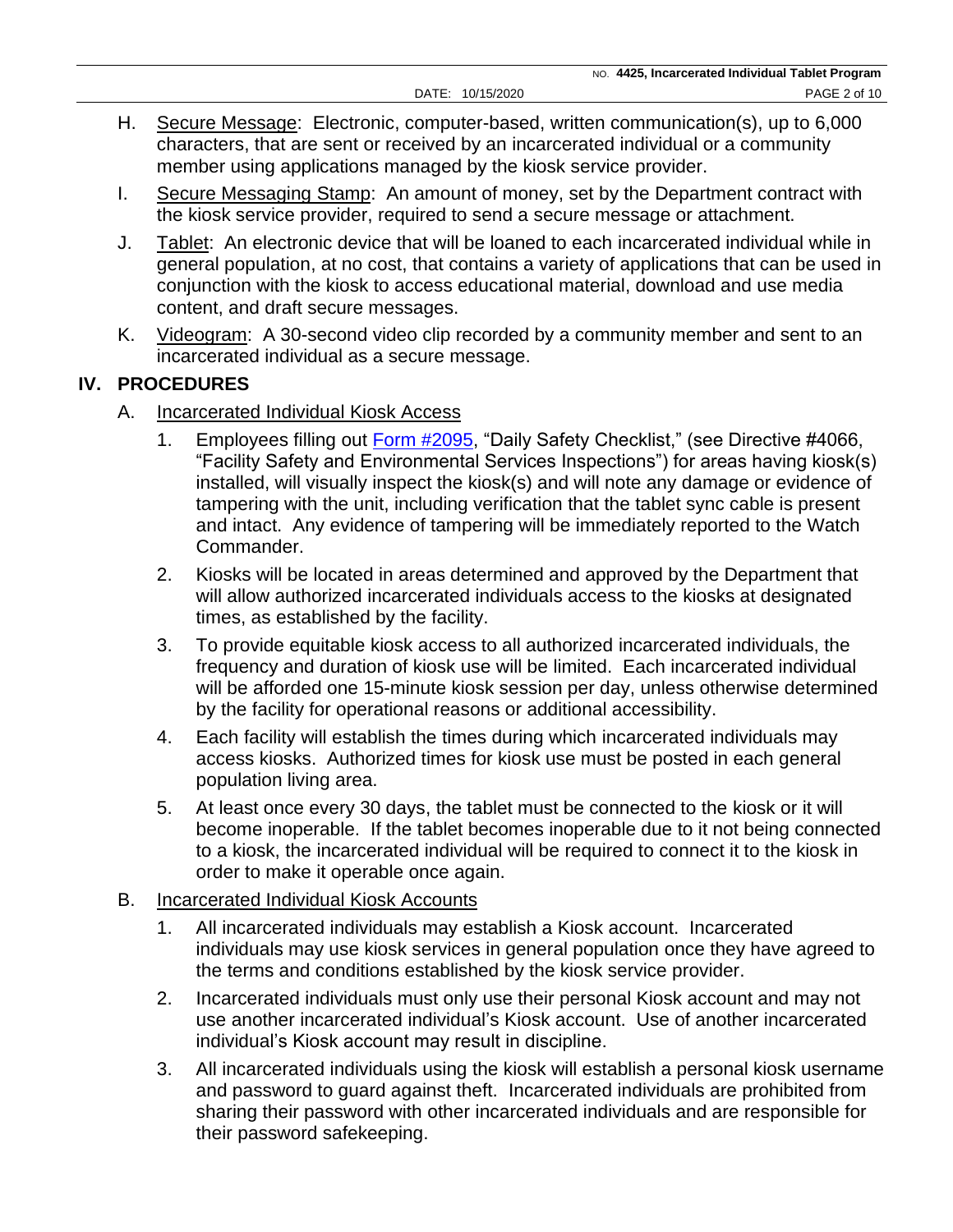- 4. The Department of Corrections and Community Supervision is not responsible for theft, loss, or costs related to password theft, sharing, or failure to ensure safekeeping.
- C. Incarcerated Individual Kiosk Use
	- 1. Incarcerated individuals must comply with all Department directives and facility operations manual items regarding kiosk use. Failure to do so may result in suspension of any or all kiosk services and privileges, pursuant to the procedures for implementing the standards of incarcerated individual behavior under 7 NYCRR Part 254, Directive #4932, "Chapter V, Standards Behavior & Allowances," and as set forth in Section V-A below.
	- 2. All incarcerated individual and community member use of the kiosk services is subject to monitoring, recording, and retention, and any records or data resulting from the use of the kiosk services or associated tablet may be provided to law enforcement agencies.
	- 3. Incarcerated individuals are prohibited from using the kiosk to communicate with other incarcerated individuals, crime victims, those who have an Order of Protection, those who have an established No Contact Order, or those who have objected in writing to such communications.
	- 4. The kiosk secure messaging service may be used for legal correspondence; however, the communication will not be protected as legal correspondence and is subject to monitoring, recording, and retention.
	- 5. All incarcerated individual questions regarding kiosk services must be directed to the kiosk service provider through the tools and contact methods established by the kiosk service provider.
- D. Content
	- 1. The contract between the Department and the kiosk service provider establishes what type of preloaded and downloadable content is available and is subject to change from time to time. Content may include music, movies, games, books, Department publications, etc.
	- 2. All available content is subject to Department approval by Central Office representatives consistent with the media review process as described in Directive #4572, "Media Review." Content determined to negatively impact facility safety and security, good order, or Department mission and goals will not be approved.
	- 3. Incarcerated individuals do not have a right to access downloadable content.
- E. Tablets
	- 1. All incarcerated individuals will be provided access to a tablet during their period of incarceration with the Department from the kiosk service provider at no cost to the incarcerated individual or the Department. Upon release from the Department, or upon transfer out of the Department's custody, the tablet shall be returned to the kiosk service provider.
	- 2. Each tablet will come with a clear protective case, a set of earbuds, and a charger that have been reviewed and approved by the Department. Replacement sets of earbuds and a charger may be purchased through the kiosk service provider. Upon issuance, the incarcerated individual will sign for the tablet and associated accessories using [Form #4425A,](https://doccs.ny.gov/directives/Frm4425A.pdf) "Receipt of Incarcerated individual Tablet Program Materials."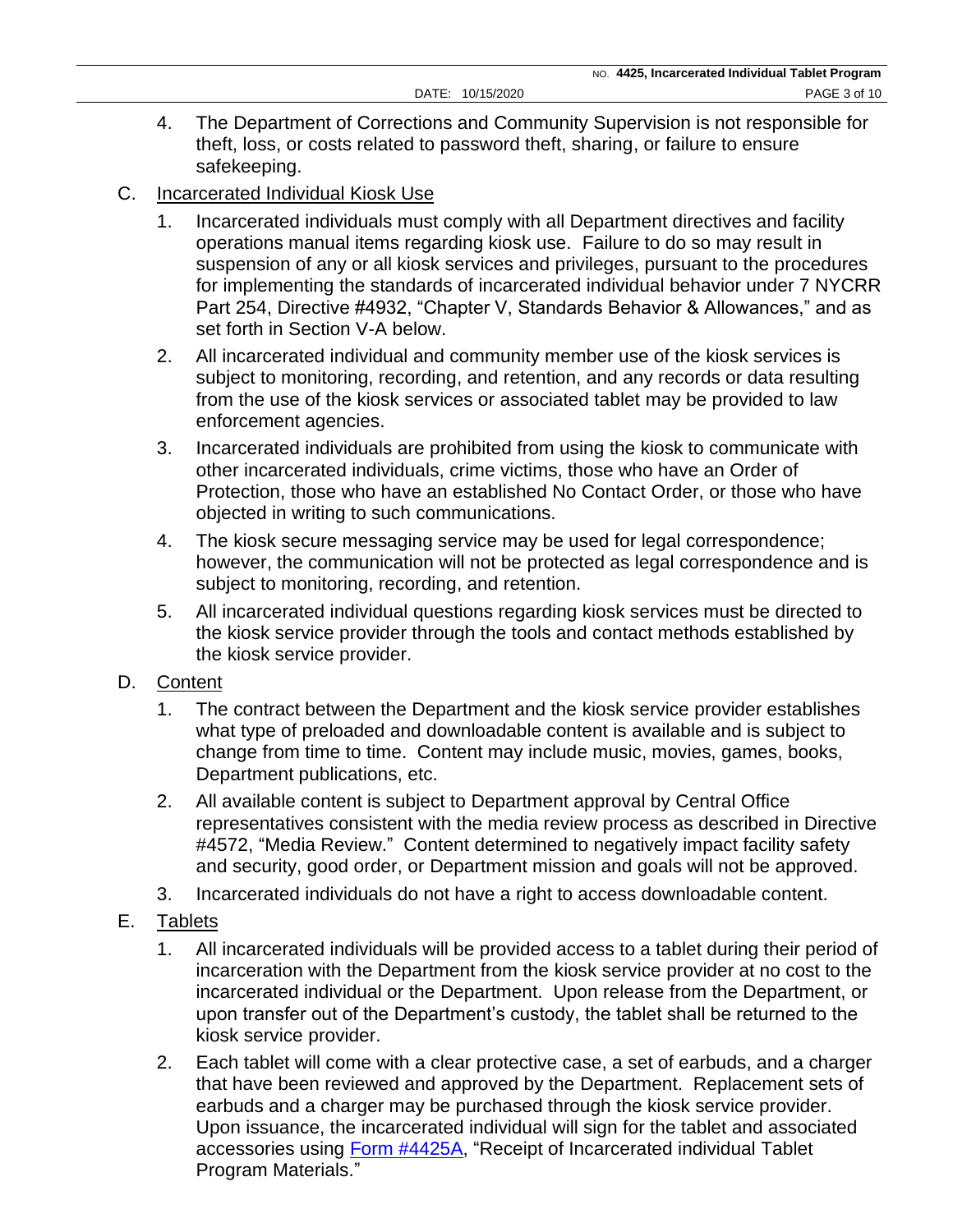- 3. Incarcerated individuals may only possess or use the tablet issued to them and are prohibited from lending or giving their assigned tablet to other incarcerated individuals, which includes sharing passwords and Personal Identification Numbers (PINs).
- 4. Tablets must only connect to kiosks and shall not be connected to any other device or computer.
- 5. Incarcerated individuals may only possess their tablets in their assigned general confinement housing unit, which includes Regional Medical Units, facility infirmaries, separate keeplock units, dependent on disciplinary sanctions, Residential Crisis Treatment Program (RCTP), Therapeutic Transitional Supervision Unit (TTSU), and Intermediate Care Programs (ICP)/Mental Health Units. General confinement tablets will not be allowed in Special Housing Units.
- 6. An incarcerated individual who intentionally damages a tablet and/or kiosk may be responsible for the repair or replacement cost.
- 7. The Department and the kiosk service provider, in consultation with the Department, reserve the right to deny a tablet to an incarcerated individual who has intentionally destroyed or damaged a tablet or kiosk in the past.
- 8. Tablets that are malfunctioning will be addressed with the kiosk service provider via communication through the kiosk to determine if the tablet needs to be repaired or replaced.
- 9. General confinements tablets will transfer with the incarcerated individual's property as outlined in Department Directive #4917, "Transferring Incarcerated Individual Property."
- 10. Upon release, the kiosk service provider will provide a mechanism at no cost to the released incarcerated individual or the Department to provide him or her with all purchased games and music. The content purchased is associated with the DIN associated to the incarcerated individual at the time of the purchase and will not be available in the event the incarcerated individual is returned to the Department under a violation or a new commitment.
- 11. Use of a tablet is a privilege and may be suspended for abuse, misuse, or other misconduct, pursuant to the procedures for implementing the standards of incarcerated individual behavior under 7 NYCRR Part 254, Directive #4932, and as set forth in Section V-A below.
- 12. Incarcerated individuals received into custody after the original issuance of the tablets may order a tablet upon being assigned to their first permanent facility as outlined in the following procedure:
	- a. Log into their Kiosk account;
	- b. Select "Media," then "Purchase Device" (there will be no charge per the contract with NYS); and
	- c. Follow the steps to complete the order.
- F. Exchanging Tablets and Paid Accessories
	- 1. Individually packaged tablets for Return Merchandise Authorization (RMA) exchange will include:
		- a. Tablet; and
		- b. Plastic Protective Cover.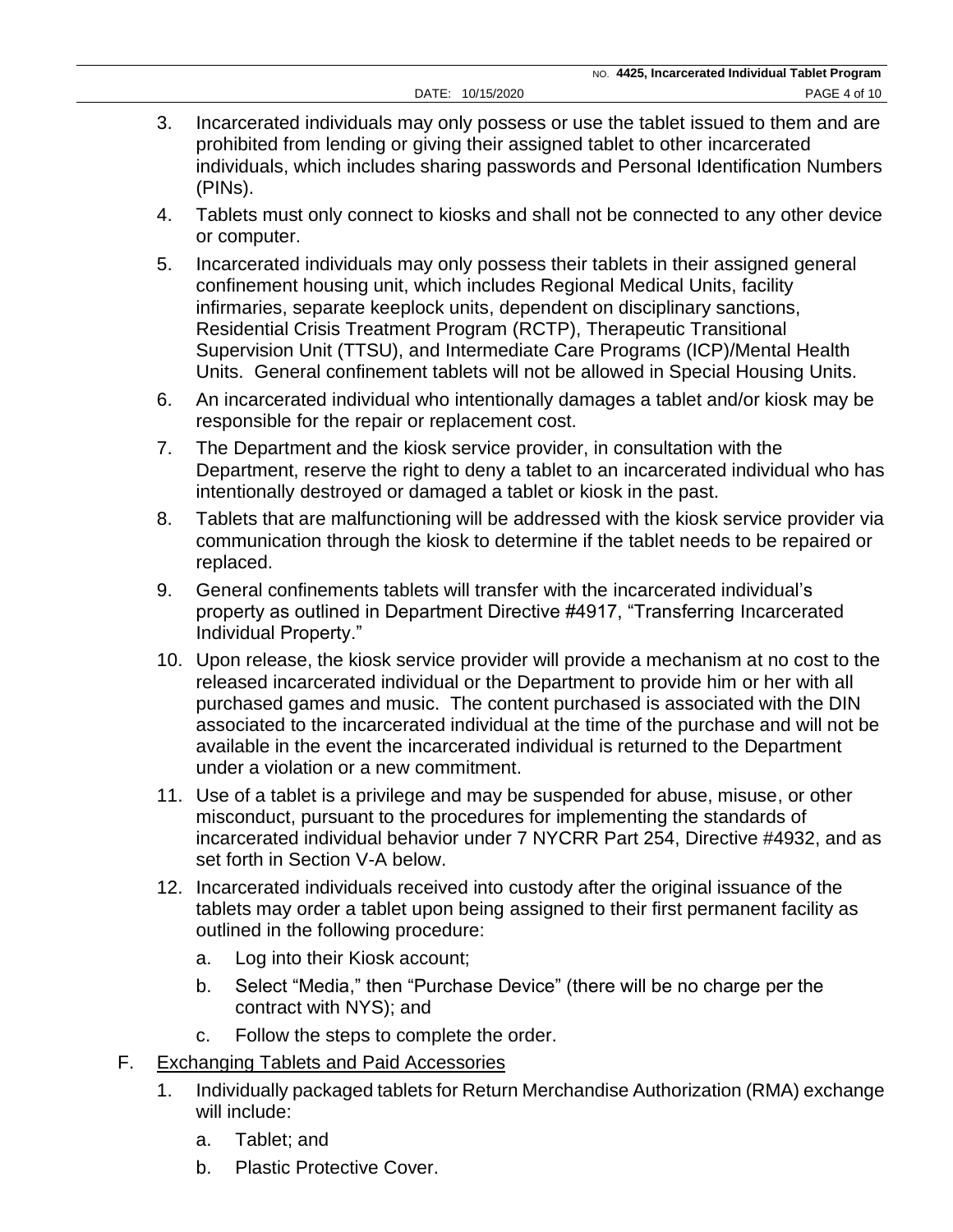- 2. If the shipment includes RMA devices, the tablet bag will be clearly marked with an RMA sticker. Only use these RMA tablets to complete an RMA exchange.
- 3. Replacement accessories will not be included for replacement devices. The incarcerated individual should keep the accessories received with the original tablet.
- 4. When distributing replacement tablets, staff should collect the previously issued item from the incarcerated individual prior to delivering the replacement item. Incarcerated individuals may possess only one tablet at a time. The shipping manifest will indicate "exchange required: yes" if records indicate the incarcerated individual already possesses an active tablet.

NOTE: If the incarcerated individual claims they do not have their previously issued tablet upon exchange, a security supervisor will be notified and an investigation will be conducted to ascertain the whereabouts of the tablet.

- 5. Accessories requiring an RMA exchange will arrive individually packaged.
- G. Returning Tablets and Accessories to JPay
	- 1. Package Room staff will only ship return tablets and/or accessories to JPay once replacement items have been delivered to the incarcerated individual.
	- 2. A pre-paid shipping label is automatically included in all shipments which require a tablet exchange.
	- 3. Once a tablet and/or accessory is exchanged, staff will place the previously issued item into a box. When the box is full, staff will affix the pre-paid shipping label provided by JPay on the box and mail the parcel to JPay. A manifest of the items included in the shipment should be included.
- H. Transferred Incarcerated Individuals and Incarcerated Individuals Temporarily Absent From the Facility
	- 1. A tablet or accessory received for an incarcerated individual who has transferred from the facility will be forwarded by facility Package Room staff to the appropriate facility. All packages will be sent by receipted carrier and all expenses will be borne by the sending facility.
	- 2. A tablet or accessory received for an incarcerated individual temporarily absent from the facility (i.e., out to court, outside hospital, etc.) will be secured unopened in the facility Package Room unless it is determined the incarcerated individuals will be absent in excess of 30 days. Upon approval from the facility Deputy Superintendent for Security (DSS), the item(s) will then be returned to JPay.
- I. Opting Out
	- 1. An incarcerated individuals may choose to opt out of the Incarcerated Individual Tablet Program at any time, as follows:
		- a. Log into their Kiosk account;
		- b. Select "Communications Center";
		- c. Choose "Opt Out of Incarcerated Individual Tablet Program";
		- d. Select "JPay Support Ticket";
		- e. Select "Incarcerated Individual Tablet Program";
		- f. Complete and submit the reason(s) for opting out of the Incarcerated Individual Tablet Program;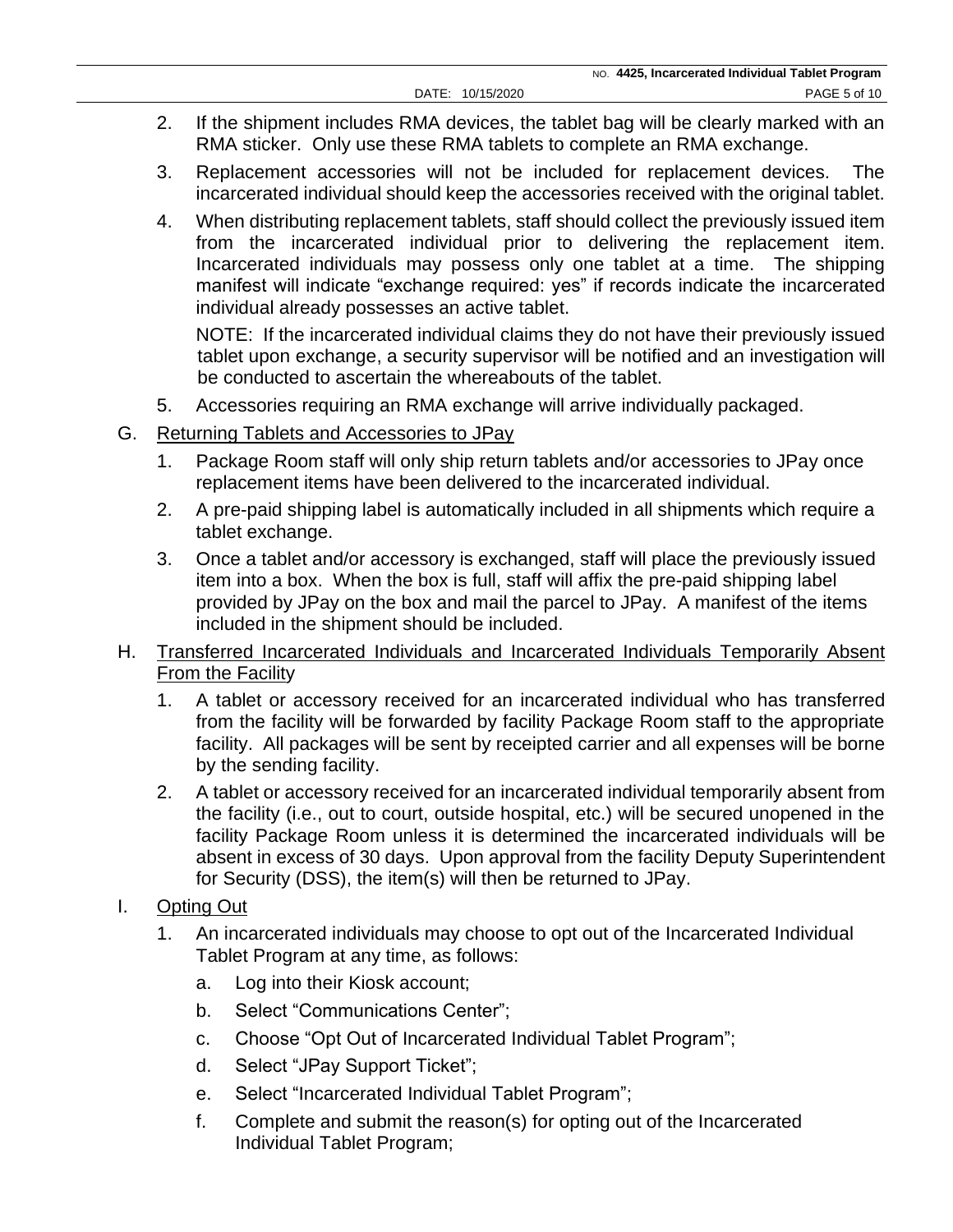- g. If opting out and the incarcerated individuals has a tablet, her or she must sign and date [Form #4425B,](https://doccs.ny.gov/directives/Frm4425B.pdf) "Incarcerated Individual Tablet Program Opt Out," and provide the completed form, accompanied by the tablet, the clear protective case, charging cord, and earphones to the Housing Unit Officer, who will provide it to the Package Room; and
- h. The Package Room (mailroom in facilities without a designated Package Room) will use a pre-paid envelope provided by the vendor to return the tablet, the clear protective case, charging cord, and earphones to the vendor.
- 2. An incarcerated individual who chooses to "opt out" of the Incarcerated Individual Tablet Program after having a tablet may submit a request, by using the kiosk, for inclusion back into the program after a six-month period, as outlined in the following procedure:
	- a. Log into their Kiosk account;
	- b. Select "Media," then "Purchase Device" (there will be no charge per the contract with NYS); and
	- c. Follow the steps to complete the order.
- 3. Incarcerated individuals who are in the program and opt out, will not be refunded any monies in their Kiosk Media account as indicated in Section IV-M-2.
- J. Secure Messaging
	- 1. Incarcerated individuals may only send and receive secure messaging to and from community members who have established an account with the kiosk service provider and have registered that incarcerated individual to their account.
	- 2. Incarcerated individuals and community members using secure messaging must adhere to all applicable provisions as outlined in Directive #4422, "Incarcerated Individual Correspondence Program," regarding mail, contraband, and incarcerated individual communication.
	- 3. Incarcerated individuals may not use secure messaging to communicate with other incarcerated individuals or individuals who are civilly committed as a dangerous sex offender requiring confinement or are being evaluated for civil management as a detained sex offender.
	- 4. The cost to send a secure message and associated attachment is outlined in Section VII below. Incarcerated individuals purchase secure messaging stamps at the kiosk using funds from their Kiosk Media account. Community members purchase secure messaging stamps through the kiosk service provider. Community members may purchase stamps for incarcerated individuals.
	- 5. The Department will not print incoming email or attachments for incarcerated individuals.
- K. Secure Message Screening and Monitoring
	- 1. All secure messages are subject to content screening by authorized staff.
	- 2. The Department automatically screens all secure message content. Any secure message which has an attachment(s) may be flagged and held for facility staff review before it can be delivered to its intended recipient. Facility staff at a rank of Lieutenant or above will review such flagged secure messages within five business days.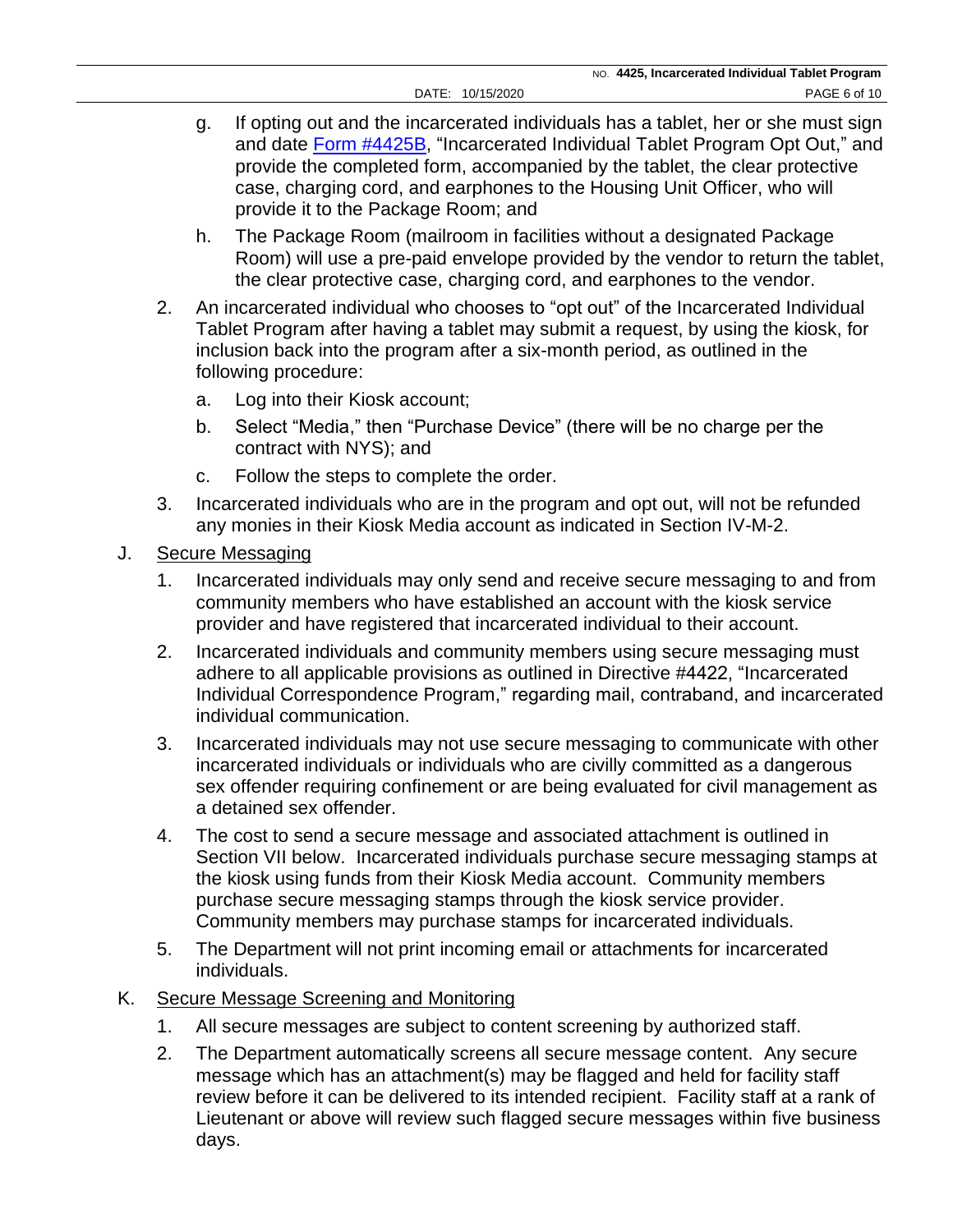- 3. Secure messages and associated attachments that violate policy will be rejected by the authorized staff at a rank of Lieutenant or above and will not be delivered. Staff will enter the rationale for the rejection in the kiosk provider software. Incarcerated individuals will be notified of the rejection of outbound secure messages when they log in to the kiosk. Civilian customers will be notified in writing whenever an inbound or outbound message between them and an incarcerated individual is rejected.
- 4. The rejection message will be in their secure mail inbox. Stamps will not be refunded to the incarcerated individual or community member for the rejected secure message and associated attachments.
- 5. Staff may issue a disciplinary report for content found within a secure message that is authored by the incarcerated individual and is in violation of Departmental policy.
- 6. The Superintendent may terminate or suspend, for a term or indefinitely, secure messaging privileges for any community member, if the Superintendent has reasonable cause to believe that such action is necessary to maintain the safety, security, and good order of the facility.
- 7. The rejection of secure messages and associated attachments may be appealed in writing to the Superintendent in compliance with Directive #4422.
- 8. The Department is not responsible for any funds lost as a result of the suspension of accounts for actions found in violation of Department policy as outlined in Section V of this directive.
- L. Videograms
	- 1. Community members may send videograms to those who have established accounts with the kiosk service provider.
	- 2. Videograms are screened prior to releasing to the receiving party as outlined in Section IV-K-2 of this directive. Videograms that pose a risk to public safety or that present a threat to the safety, security, or good order of the facility will not be released and the sender will be notified in writing.
	- 3. Any videogram that contains material which, if sent to the incarcerated individual in printed personal correspondence, would violate the provisions of Directive #4422 shall be denied, will not be released, and the sender will be notified in writing.
	- 4. The Department is not responsible for any funds lost as a result of the suspension of accounts for actions found in violation of Department policy as outlined in Section V of this directive.
- M. Funding of Kiosk Media Account
	- 1. Incarcerated individuals may add money to their Kiosk Media accounts by submitting a disbursement form in accordance with Directive #2798, "Incarcerated Individual Accounts." Incarcerated individuals are prohibited from adding money to another incarcerated individual's Kiosk Media account. Upon receipt, the business office will verify the incarcerated individual trust account balance and issue a check to the kiosk service provider. The kiosk service provider will deposit the amount of the check into the Kiosk Media account.
	- 2. Any money deposited in the Kiosk Media account may only be spent on kiosk services and cannot be transferred to another account or refunded at any time, including at the time of release; however, unspent funds will be processed by the kiosk service provider, in accordance with Section 1304 of New York's Abandoned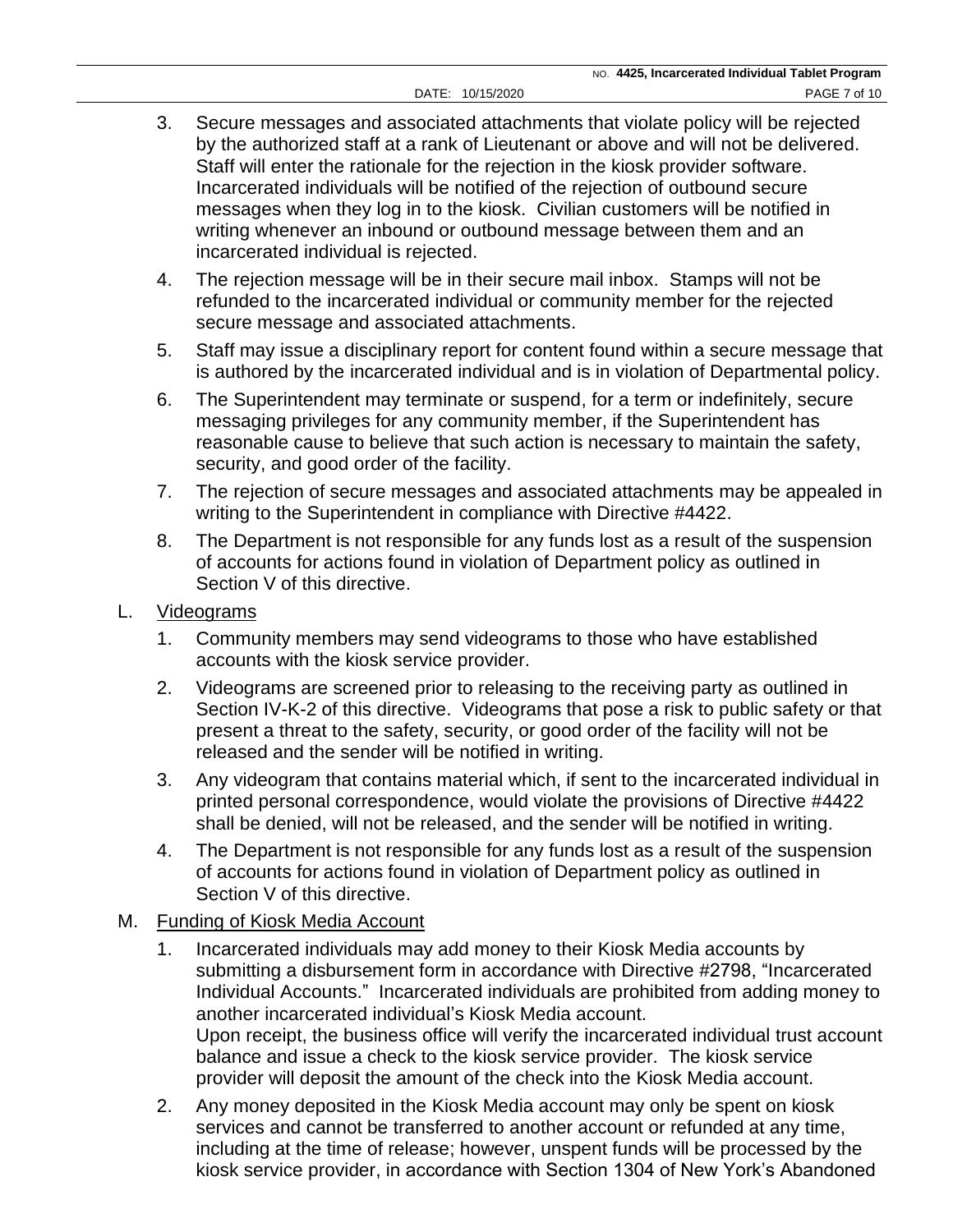Property Law, Section 128 of New York's Finance Law, and New York State policies and procedures relating thereto.

- 3. Secure messaging stamps are purchased at the kiosk using funds in the incarcerated individual's Kiosk Media account. Community members may purchase secure messaging stamps for incarcerated individuals through the kiosk service provider and will be available to the incarcerated individual for use in the incarcerated individual's Kiosk Media account.
- 4. Incarcerated individuals must use the kiosk to check Kiosk Media account balances and receive notice of Kiosk Media account deposits. Any questions regarding Kiosk Media account balances and transactions must be directed to the kiosk service provider.

## **V. TERMINATION, SUSPENSION OF USE PRIVILEGES**

- A. Suspension of Tablet Use Privileges: A Hearing Officer may impose a loss of tablet privileges for an incarcerated individual for violation of this policy or as a disciplinary sanction pursuant to the procedures for implementing the standards of incarcerated individual behavior under 7 NYCRR Part 254 and Directive #4932.
- B. Suspension of Secure Message Use Privileges for Community Members
	- 1. A Superintendent may suspend, for a specific period of time or indefinitely, secure messaging privileges for any community member, if the Superintendent has reasonable cause to believe that such action is necessary to maintain the safety, security, or good order of the facility.
	- 2. Upon imposing a term of suspension, the Superintendent shall notify the community member in writing of the action utilizing [Form #4425C,](https://doccs.ny.gov/directives/Frm4425C.pdf) "Secure Message Suspension Letter for Community Members." The notice shall contain:
		- a. The reason for the suspension;
		- b. The duration of the suspension; and
		- c. The right to appeal the decision of the Superintendent and the manner in which to do so, including notification that such an appeal must be made within 60 days of receipt of the notice.
	- 3. The community member may submit an appeal within 60 days of receipt of the notice of suspension of secure messaging privileges as follows:
		- a. Such appeal shall be addressed to the Deputy Commissioner and Counsel and shall be in writing to: New York State Department of Corrections and Community Supervision, 1220 Washington Avenue, Albany, NY 12226. The community member may submit any written material he or she wishes to be considered.
		- b. The Deputy Commissioner & Counsel or designee shall render a written decision within 45 days of receipt of the appeal as follows:
			- (1) The decision shall affirm, reverse, or modify the determination of the Superintendent; and
			- (2) The decision shall contain a statement of the evidence relied upon and a statement of the reasons therefore.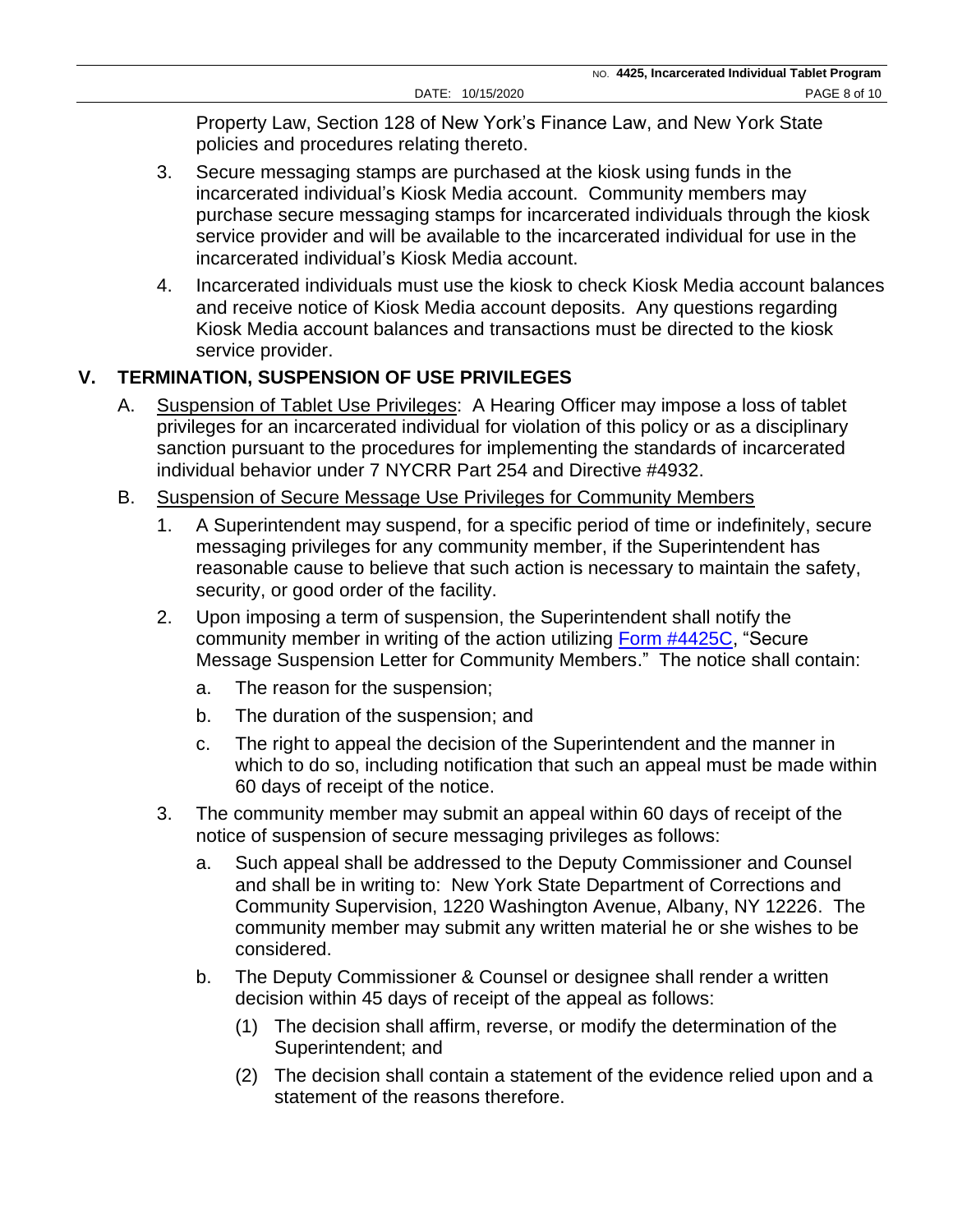**VI. KIOSK SYSTEM MAINTENANCE**: The kiosk service provider is solely responsible for maintaining and repairing the kiosks, tablets, and any associated infrastructure with the exception as outlined in Section IV-E-6.

### **VII. COSTS AND FEES**

A. Money Transfer

| <b>Amount</b>      | Online | <b>Phone</b> |
|--------------------|--------|--------------|
| $$2.00 - $9.99$    | \$1.99 | \$2.99       |
| $$10.00 - $19.99$  | \$2.99 | \$3.99       |
| $$20.00 - $49.99$  | \$3.99 | \$4.99       |
| $$50.00 - $300.00$ | \$5.99 | \$6.99       |

| <b>Item</b>                     | <b>Price</b> |
|---------------------------------|--------------|
| MoneyGram: \$0.01 - \$2,999.99* | \$4.00       |
| Lockbox                         | Free         |

\*The maximum MoneyGram transaction amount is subject to current MoneyGram regulations.

| <b>Time</b>                | <b>Price</b>     |
|----------------------------|------------------|
| Per JPDS (7-inch) Tablet * | Free             |
| Per Song                   | $$1.00 - $2.50$  |
| Per Album                  | $$2.00 - $46.00$ |
| Games                      | Free - \$7.99    |
| Movie & Movie Rental       | $$2.00 - $25.00$ |
| eBooks/Audio Books         | Free - \$19.99   |

\*JPay will provide a tablet to each eligible incarcerated individual for the life of the contract. JPay reserves the right to deny an incarcerated individual a replacement tablet should they willfully damage a tablet. Tablets may be refurbished. The first time each incarcerated individual receives a tablet, they will receive a charger and a set of earbuds. Replacements are available at an additional cost.

#### C. Replacement Items

| Item    | <b>Price</b> |
|---------|--------------|
| Earbuds | \$5.00       |
| Charger | \$10.00      |